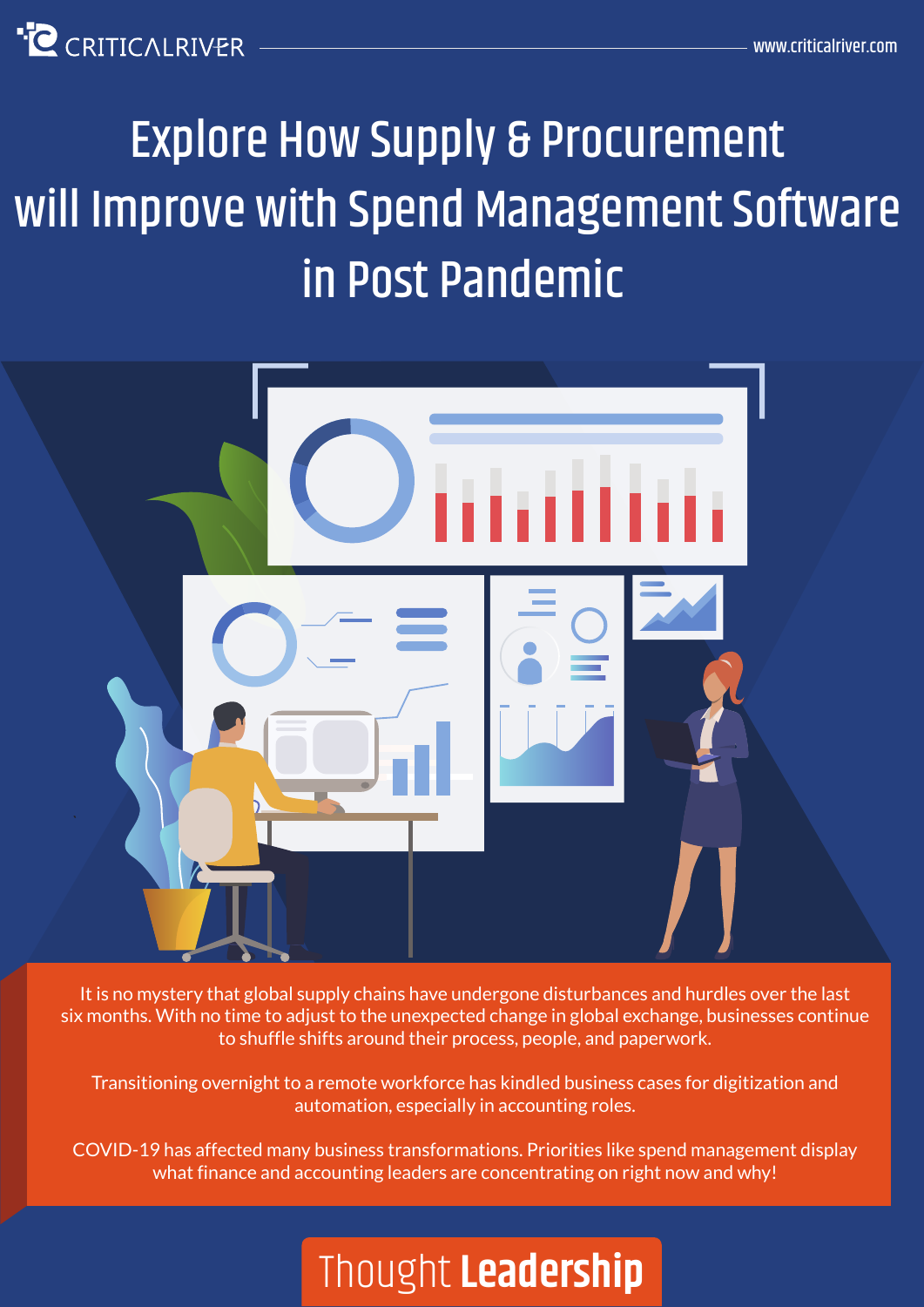#### But what is spend management? Further, why should it be a top area of focus for businesses during a crisis?

Spend management is a broad framework for handling all variable costs, including employee payments and discretionary expenses. By looking at the complete picture, a company can make vital decisions to endure a downturn and succeed.

To distinguish supply chain cost-saving possibilities, you need to learn where your business is leaking money. You can do this by scrutinizing your spending, assessing and resetting vendor relationships, and investigating contracts and quotes. All of which come under the spend management umbrella.



Business leaders look to CFOs to ensure the books are closed correctly and expertise in developing business operations to satisfy strategic goals and weather ambiguity. During an economic downturn, it is fundamental for all the companies to compress their spending.

No business can exactly know the consequence of a recession on its bottom line and gains. Even high-margin firms require to be mindful of spending. Implementing a complete spend management system, stating an appropriate spending policy, and evaluating spend culture helps companies check costs and position them to thrive through difficulty.

It is vital to note that implementing a successful spend management software demands a change in focus from the conventional approach. Spend management includes everything an organization spends from software subscriptions, promotion spends, and employee costs to stay in business and keep profits high.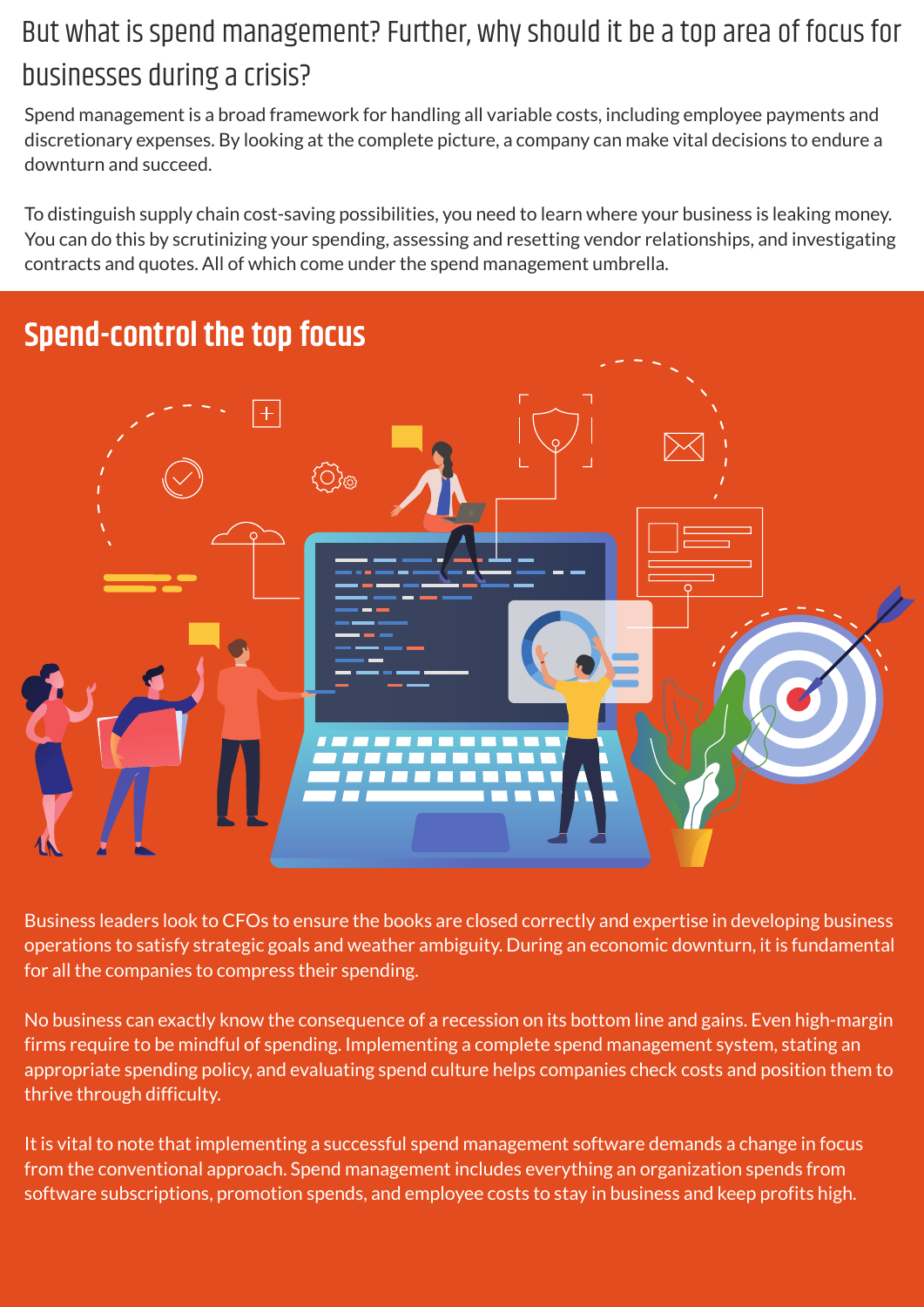#### **Spend-check translates into better business-decisions**

The most significant hurdle the pandemic has brought with it is ambiguity, which in turn has jeopardized everybody's capability to make decisions boldly. Even though organizations sell most of their products through subscription revenue models, no industry can be utterly flexible to economic downturns.

Although most businesses have concentrated on revenue-building, it's unclear how long the downturn will persist. It is time to build a stronger foundation for making better business decisions through spend metrics.

Spend Management Software enables translating the raw data of spending to actionable intelligence that drives reliable business decisions.

It allows them to:

- Budget for best and worst-case situations
- Streamline its procurement plan for testing circumstances
- Distinguish spending that can be paused

#### **Spend Management for Remote Work**

Organizations work in silos to achieve strategic goals. With most businesses now working remotely, this situation has only exacerbated. Accounting teams are exploring the best tools to increase productivity while working from home.

It is particularly true for teams that depended on manual processes for approving procuring and expenses. In a shared work world, these informal methods produce frustrating bottlenecks that jeopardize productivity.

With everybody working from home, storing all requests and approvals in one truth source can avoid time and investigation hours.

#### **Spend Management Develops Risk Management**

These are essential issues for finance and accounting leaders to address. They can find answers by probing all aspects of the company spend with software to round out the entire financial tech stack. This analysis enables the development of internal controls and spends policy and facilitates efficient risk management by highlighting fields where trouble could arise. Spend management classifies unapproved purchases or overspend in specific sections to help you stay on the tip of cash outflows.